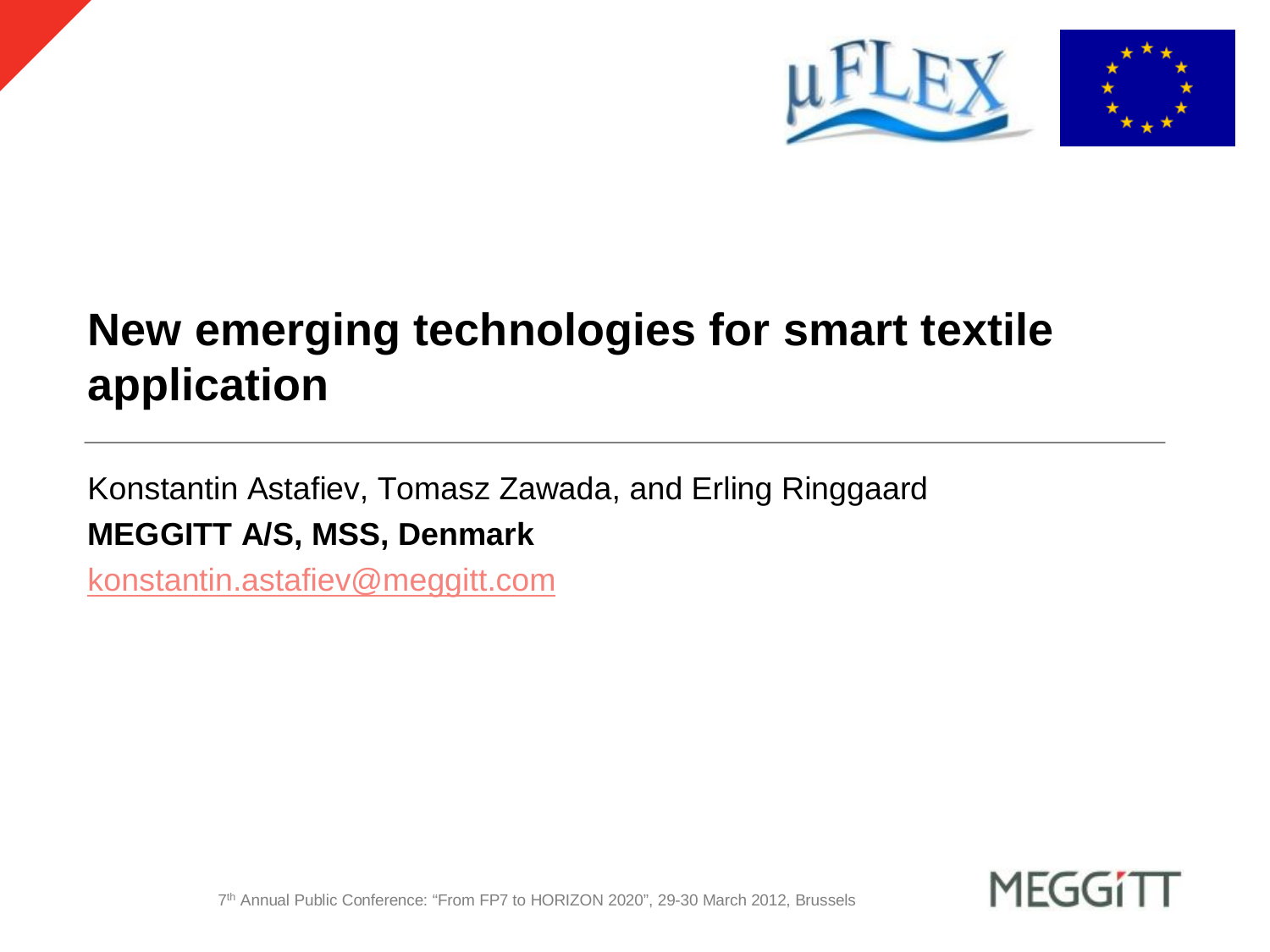## **Outline**

 **Microflex project Smart Workwear** Company introduction **Ultra low temperature piezoelectric materials Conclusions**

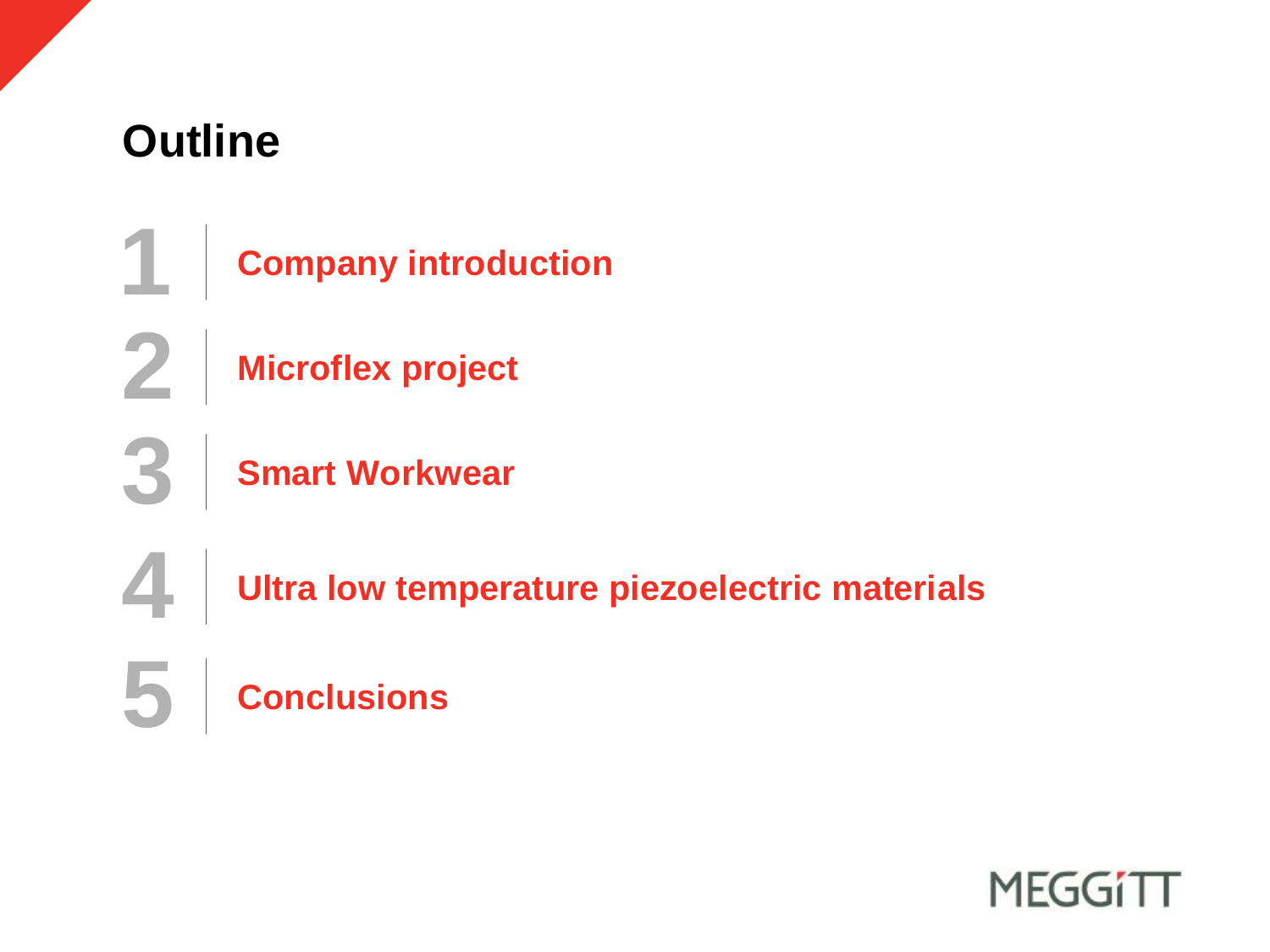# **Company introduction**



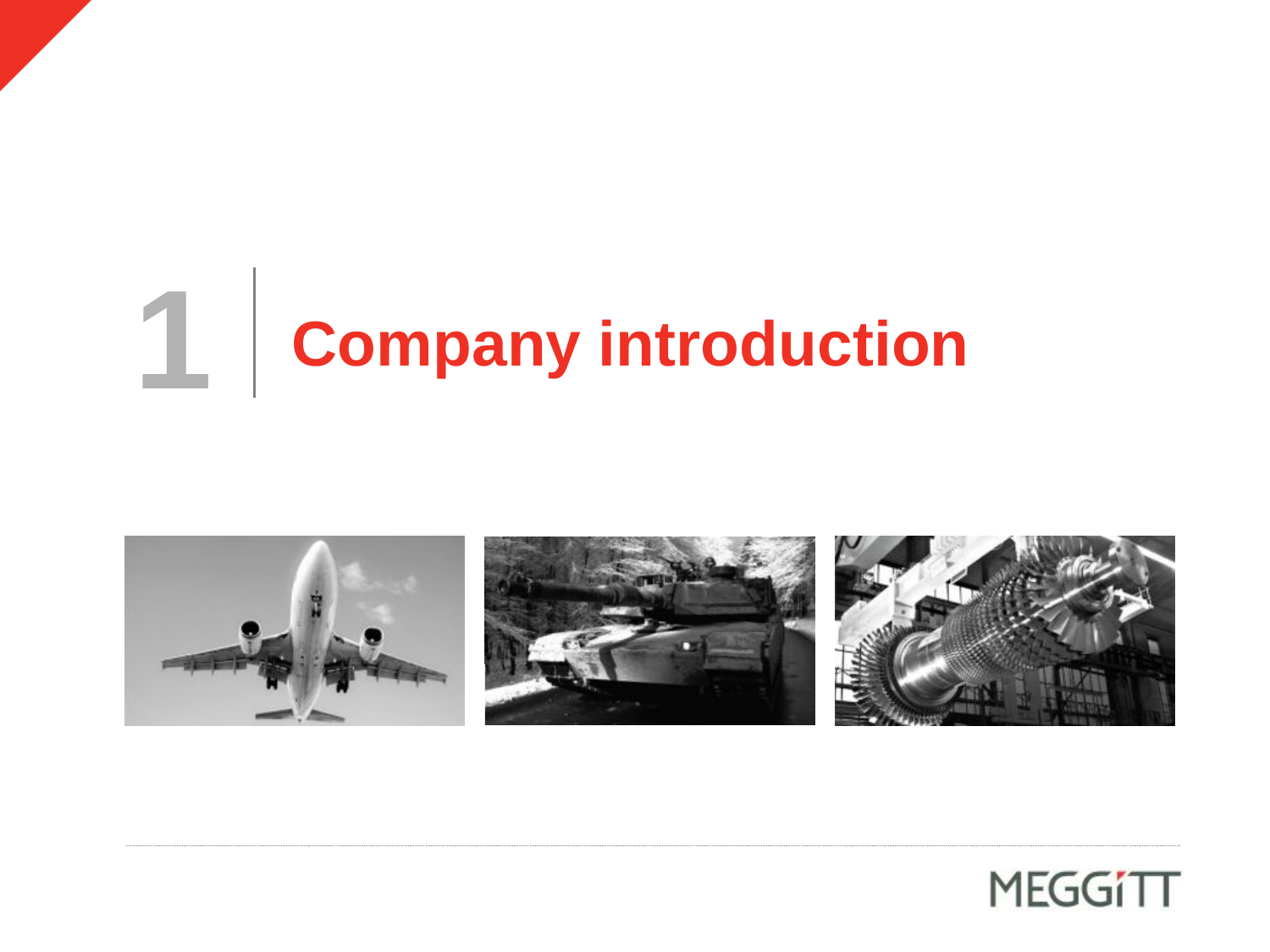#### **Meggitt - overview**

- Provides high technology products and  $\mathcal{Y}$ systems for the aerospace, defence and other specialist markets, including: medical, industrial, energy, test and automotive
- 60 years experience in extreme environment  $\mathcal{Y}$ engineering
- Broad geographic footprint  $\mathcal{Y}$
- Annual sales, \$2.17B *[£1.41B]*  $\mathcal{Y}$
- Listed on London Stock Exchange (MGGT)  $\mathcal{Y}$



OE 52% / Aftermarket 48%

- Civil aerospace
- $\blacksquare$  Military
- **E** Energy and other

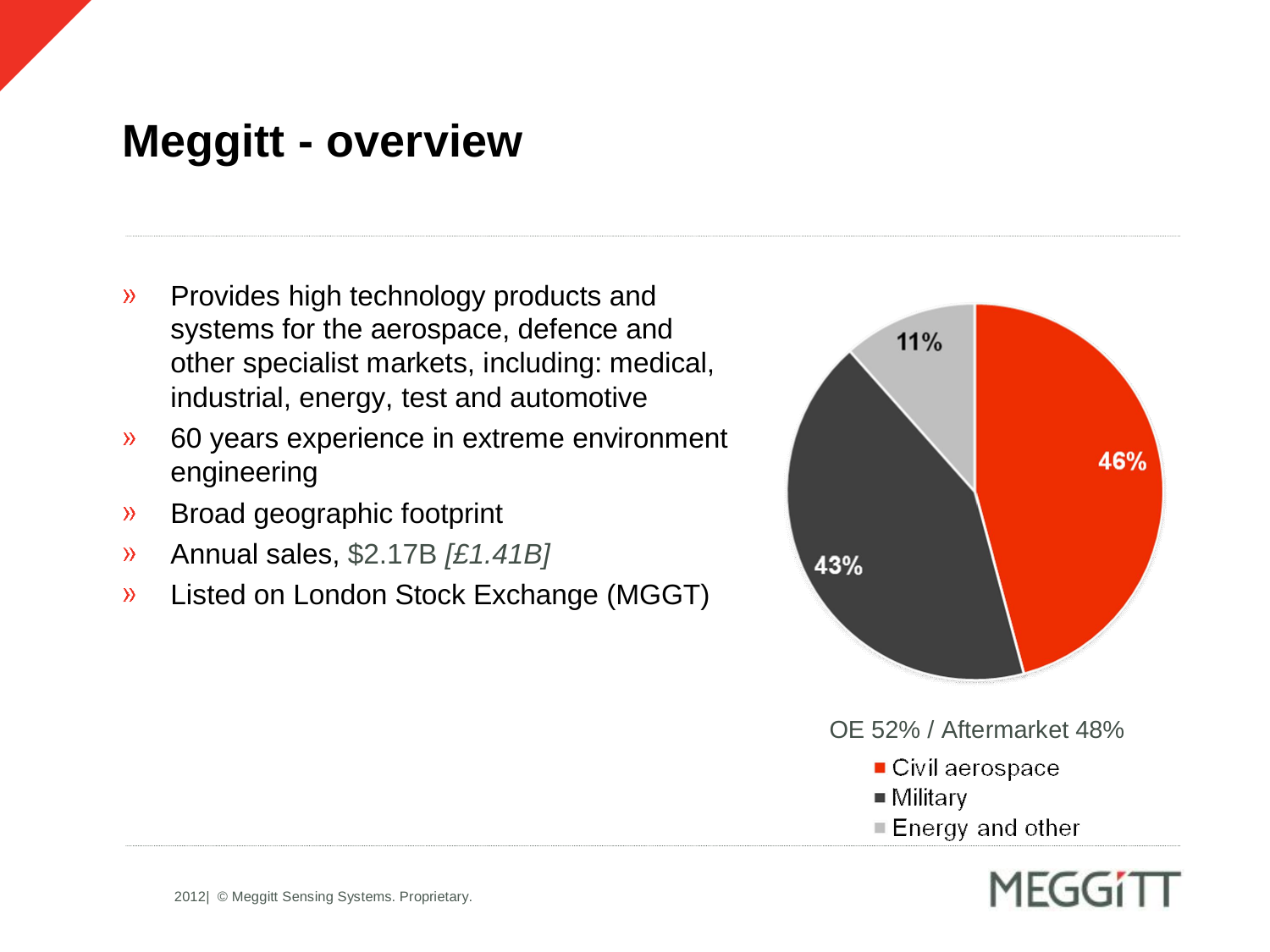#### **A global presence**





## **MEGGITT**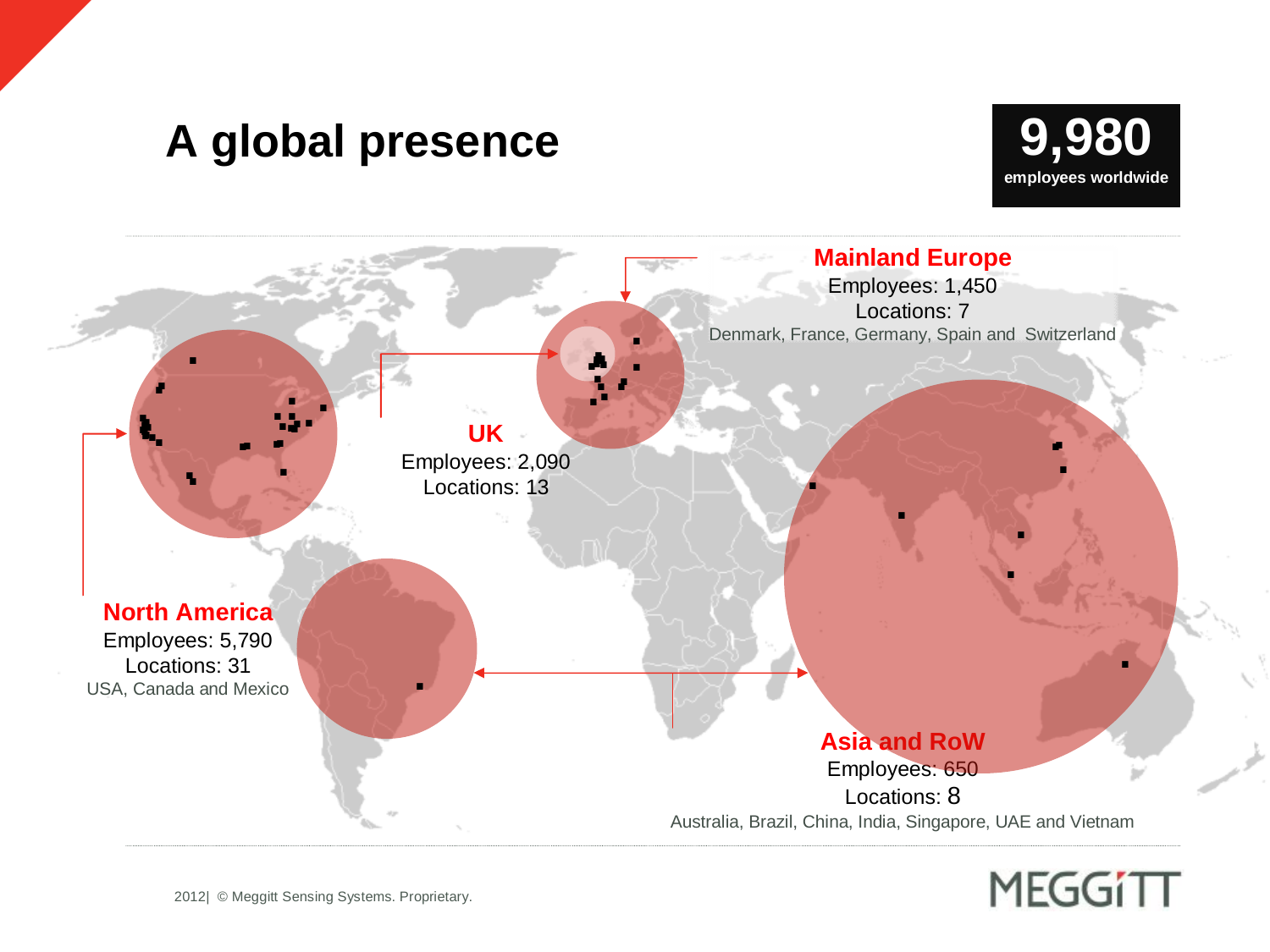### **Meggitt Sensing Systems Denmark**

- Meggitt A/S is a manufacturer of piezoelectric materials, components,  $\mathcal{Y}$ devices
- 2-3 million units produced annually  $\mathcal{Y}$
- Major markets  $\mathcal{Y}$ 
	- − Medical ultrasound
	- − Underwater acoustics
	- − Acceleration sensors
	- − Flow meters
	- − Energy Harvesting
	- − NDT



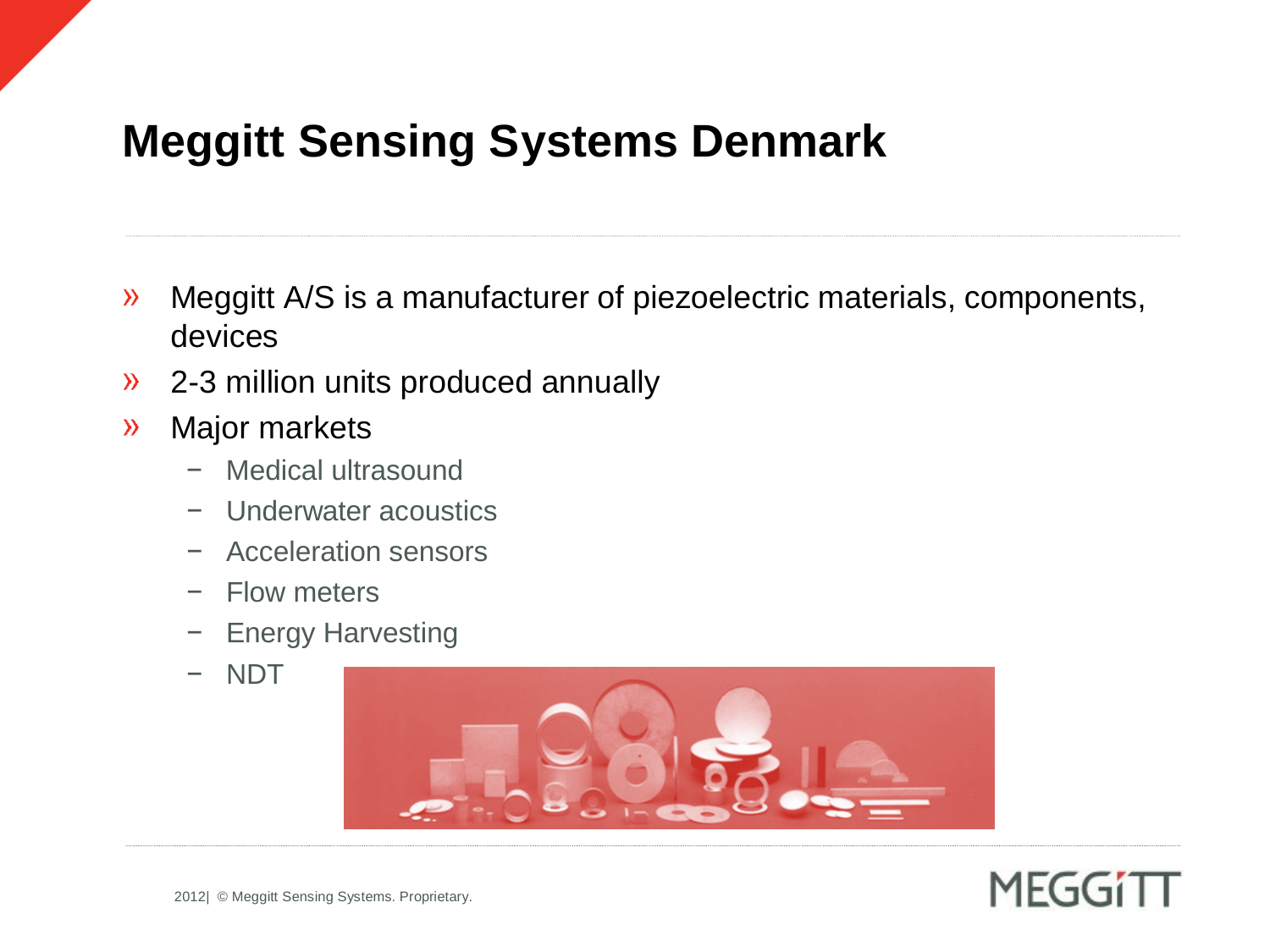# **Microflex Project**



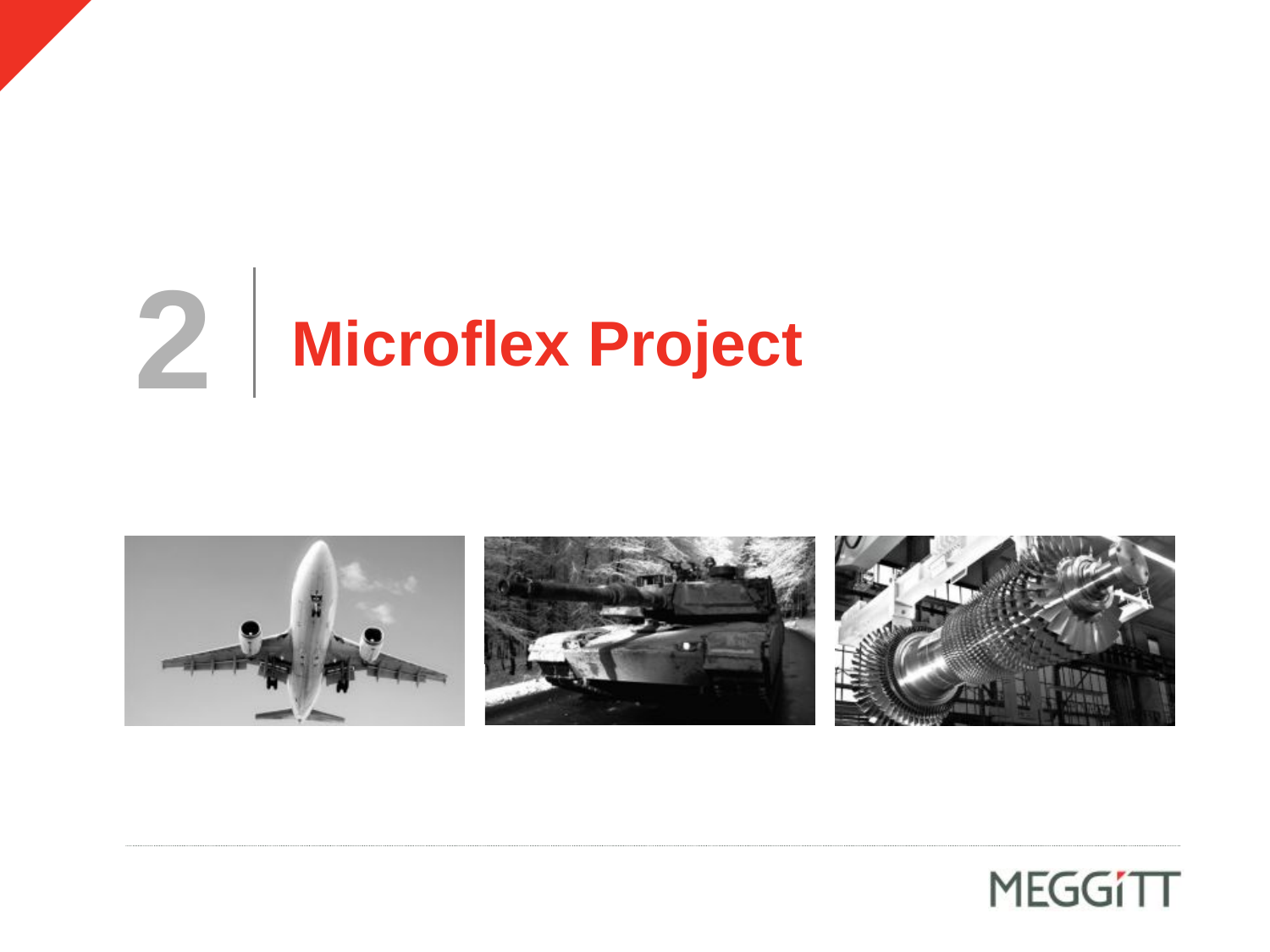

## **MicroFlex Project**

- Micro fabrication production technology for MEMS on new emerging smart  $\mathcal{Y}$ textiles/flexibles,
- The MicroFlex Project is a EU FP7 funded integrated project, 7.7 M€  $\mathcal{Y}$ Budget, 5.4 M€ funding,
- 4 Year project, end date 30<sup>th</sup> October 2012,  $\mathcal{Y}$
- $\mathcal{Y}$ 13 Partners, 7 industrial, 9 countries.



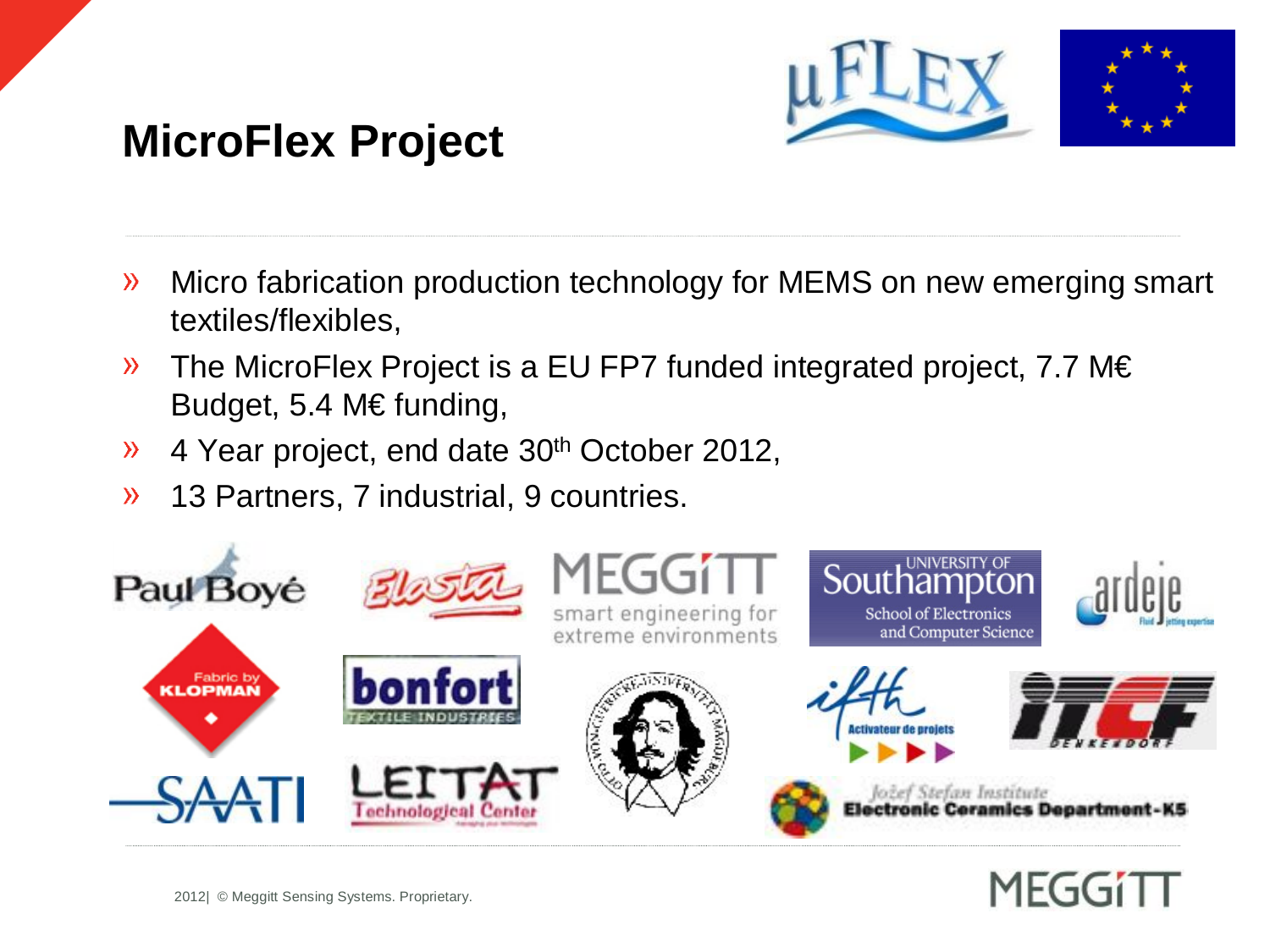

## **MicroFlex Project Goals**

- To develop MEMS (Micro Electro-Mechanical Systems) processing  $\mathcal{Y}$ capability for the production of flexible smart fabrics. Based on screen and inkjet printing,
- $\mathcal{Y}$ Process relevant aspects: cheap, high volume production, clean, reliable, flexible,
- To develop new functional inks and pastes, that are compatible with the  $\mathcal{Y}$ variety of textiles,
- To produce industrial prototypes demonstrating the functionality of the  $\sum$ new inks.

#### http://microflex.ecs.soton.ac.uk

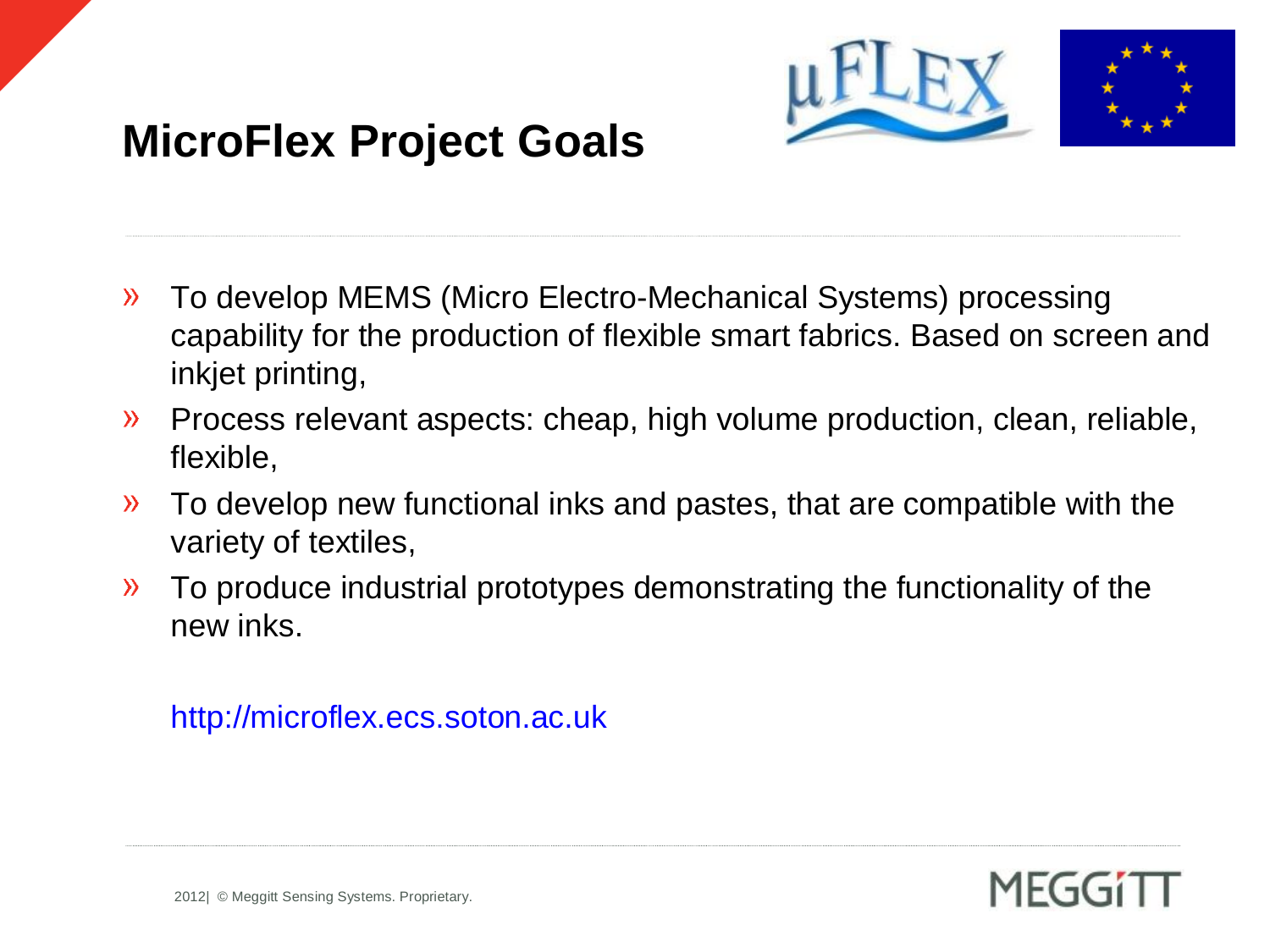#### **Smart Textile**

- Smart textile materials become more and more  $\mathcal{Y}$ popular nowadays and are widely used in various areas, allowing incorporation of built-in technological elements into everyday textiles and clothes.
- Most of the commercially available smart textiles  $\mathcal{Y}$ are limited to **passive elements**, such as printed conductive elements (wires) or simple switches (buttons).
- Development of new materials may open a new  $\mathcal{Y}$ opportunity for smart textiles by incorporating **active devices** such as buzzing elements or motion sensors into the garments.



MIT Media Laboratory, Cambridge

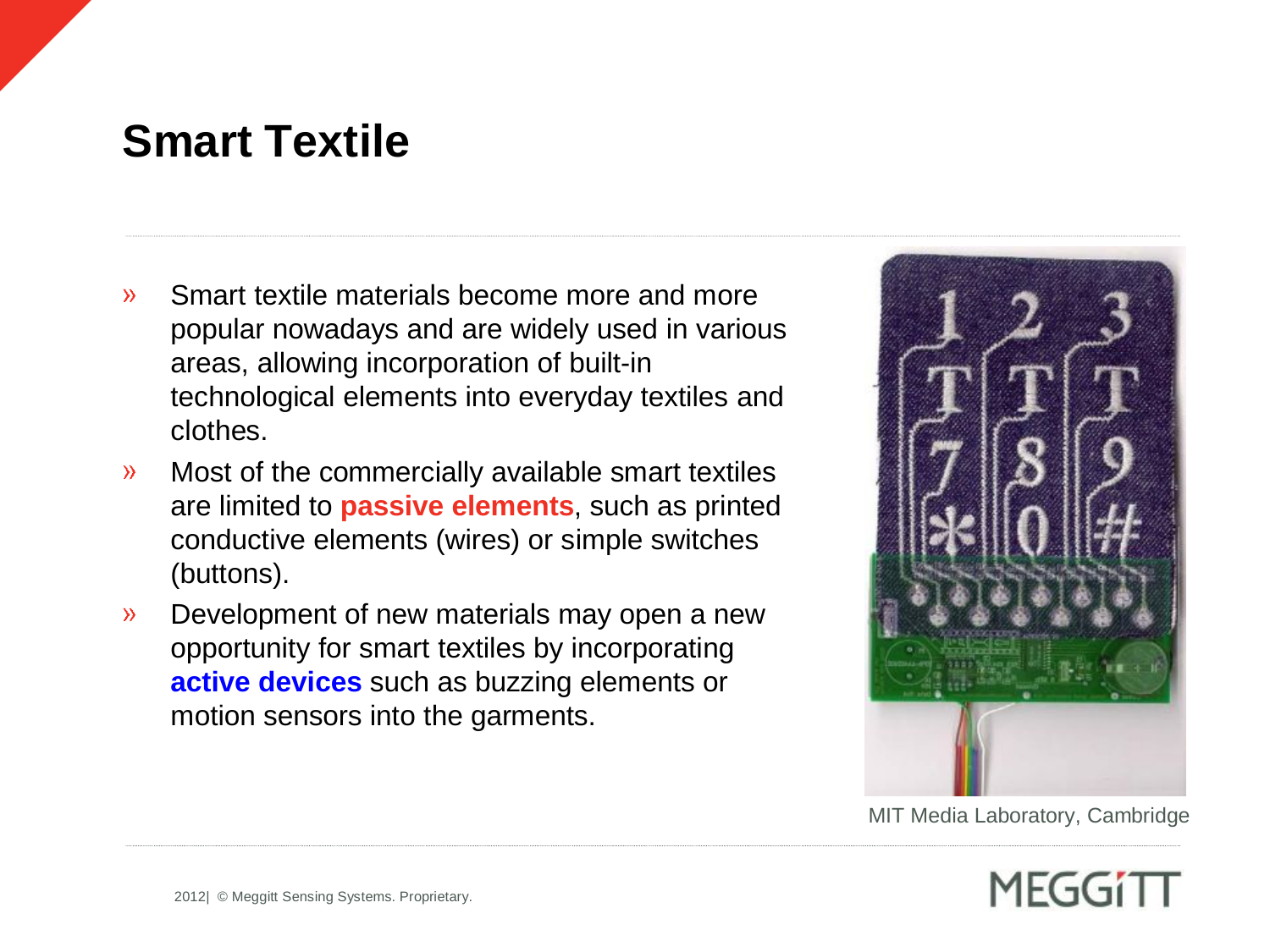### **Examples of Functions and Applications**



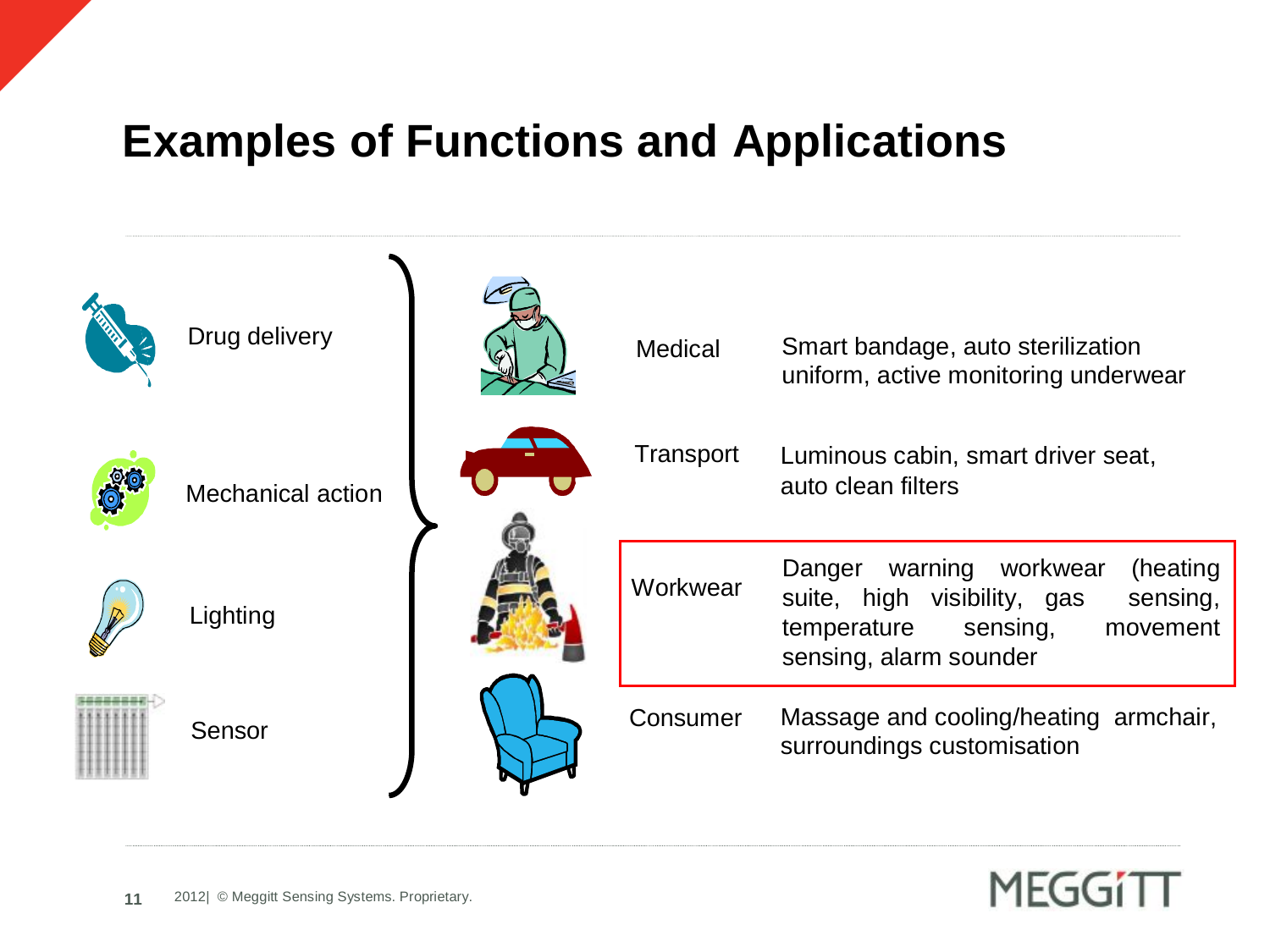# **3 Smart Workwear**





2012| © Meggitt Sensing Systems. Proprietary.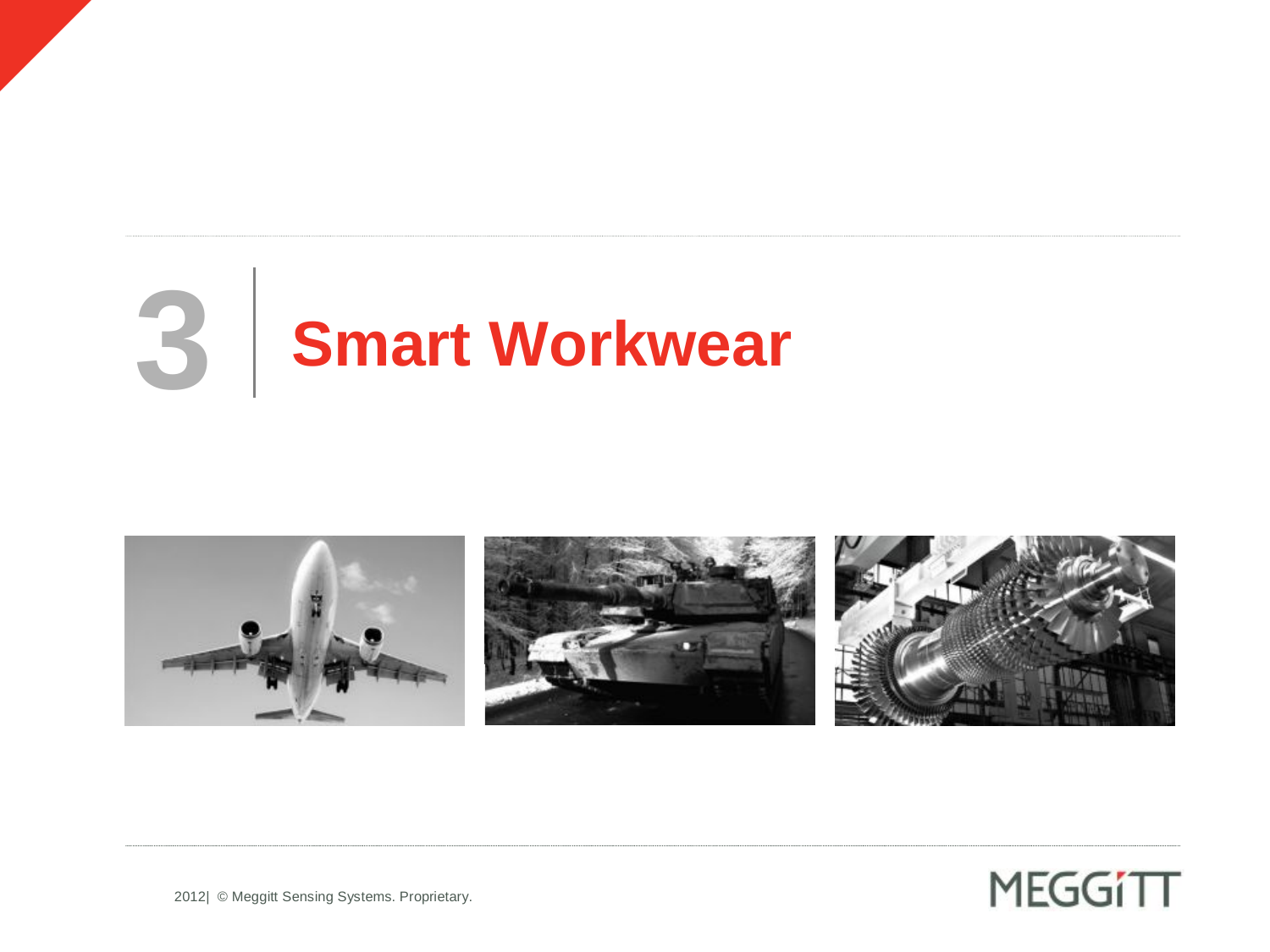#### **Smart Workwear**

Intelligent clothing or smart clothing represents a combination of **active electronic components** that are embedded into the textile fibre and connected to classical electronic devices or components.

- $\rightarrow$  1 Piezoelectric vibrator,
- $\lambda$  2 Motion sensor,
- $3 CO$  Sensor,
- $9$  4 Piezoelectric buzzer,
- $3 5$  Electroluminescent lights,
- $\rightarrow$  6 Temperature Sensor.



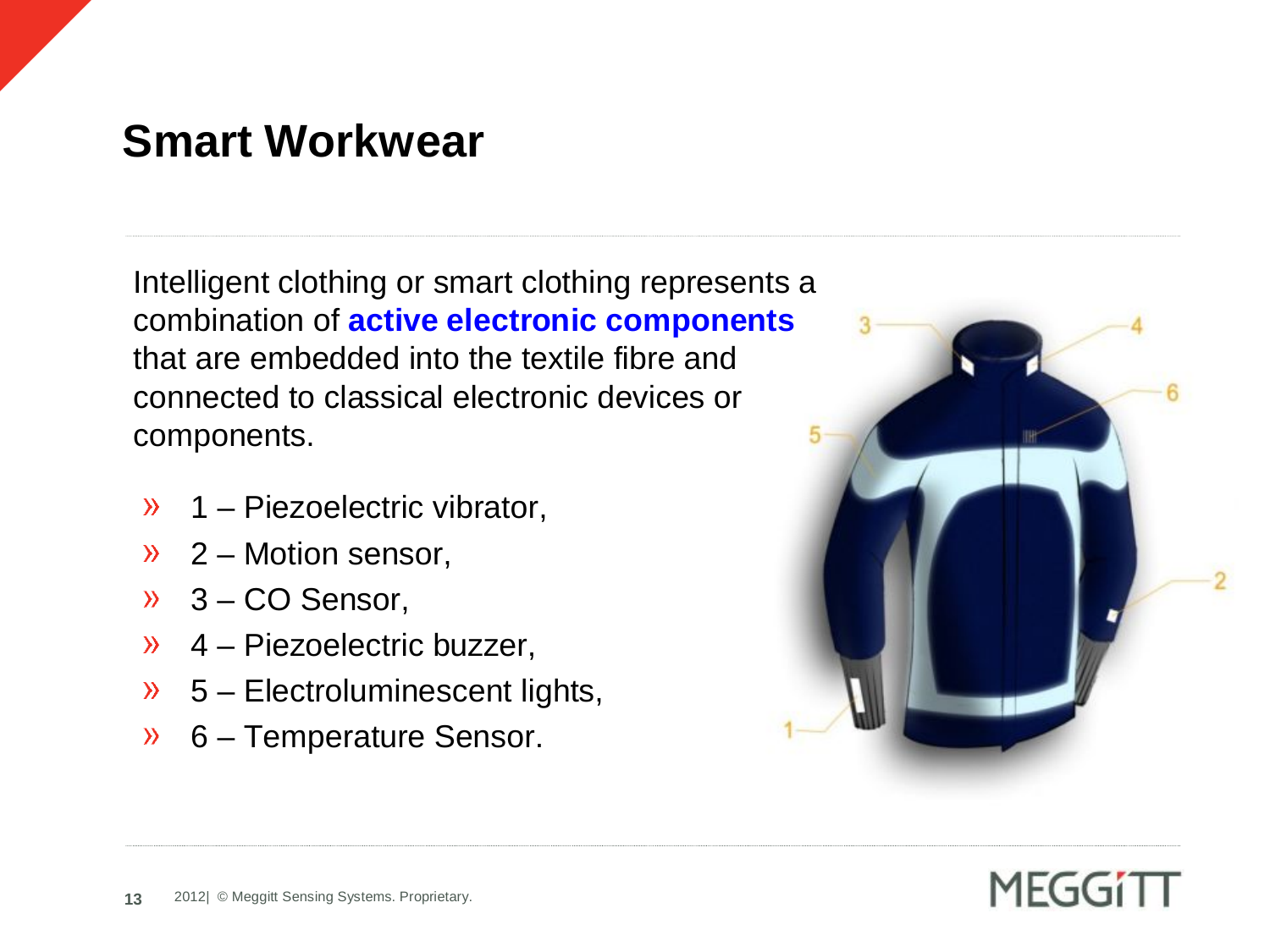## **Challenges**

- Compatibility with flexible materials/fabrics,  $\mathcal{Y}$
- Compatibility with commercial printing techniques (e.g. pad-, screen-, or  $\lambda$ ink-jet printing),
- Low processing temperature,  $\mathcal{Y}$
- Reliability and ability to "survive" repeated washing,  $\sum$
- $\mathcal{Y}$ Low manufacturing cost,
- Suitability for large scale production. $\mathcal{Y}$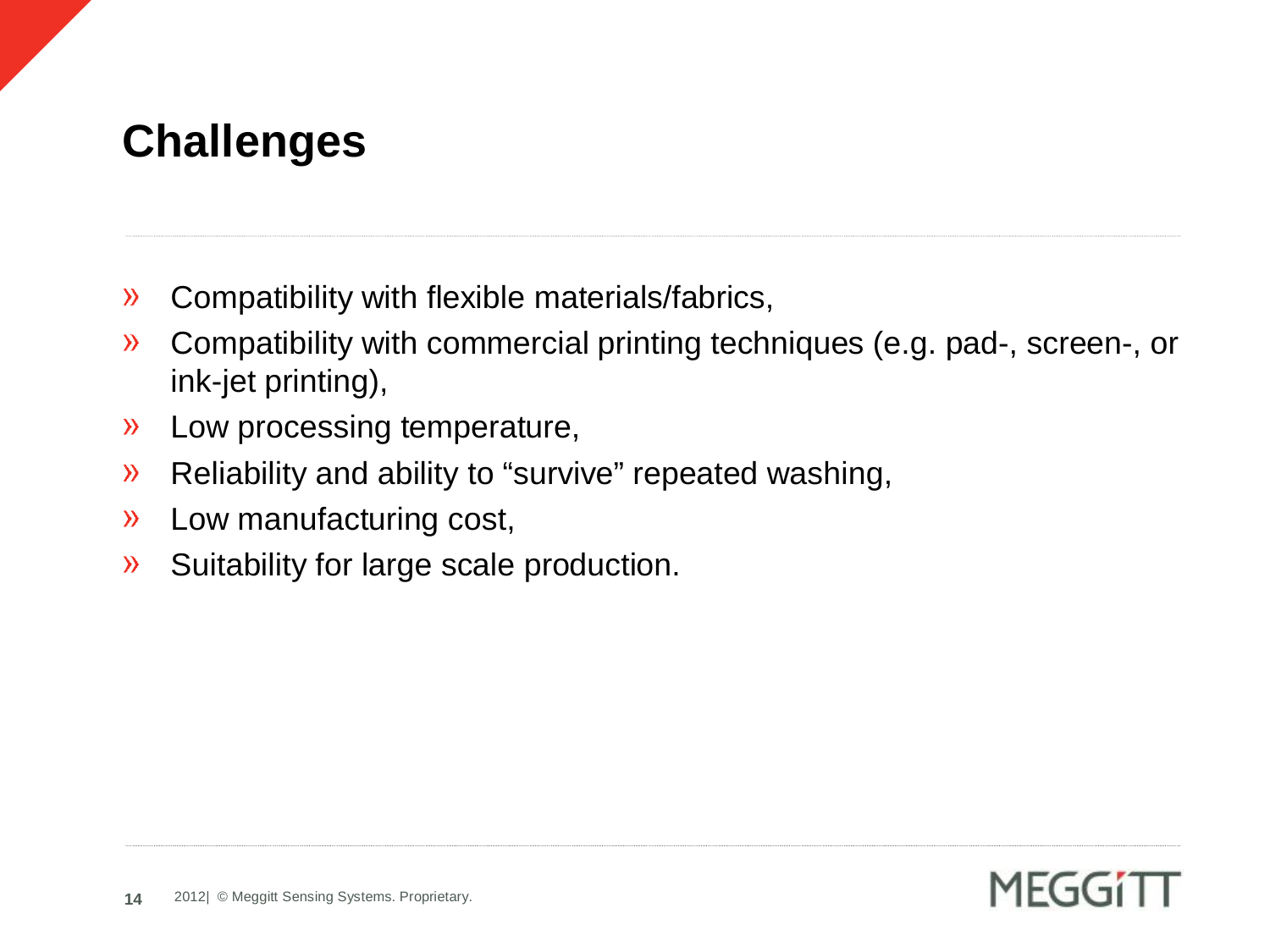# **Flexible piezoelectric 4 materials – PiezoPaint™**





2012| © Meggitt Sensing Systems. Proprietary.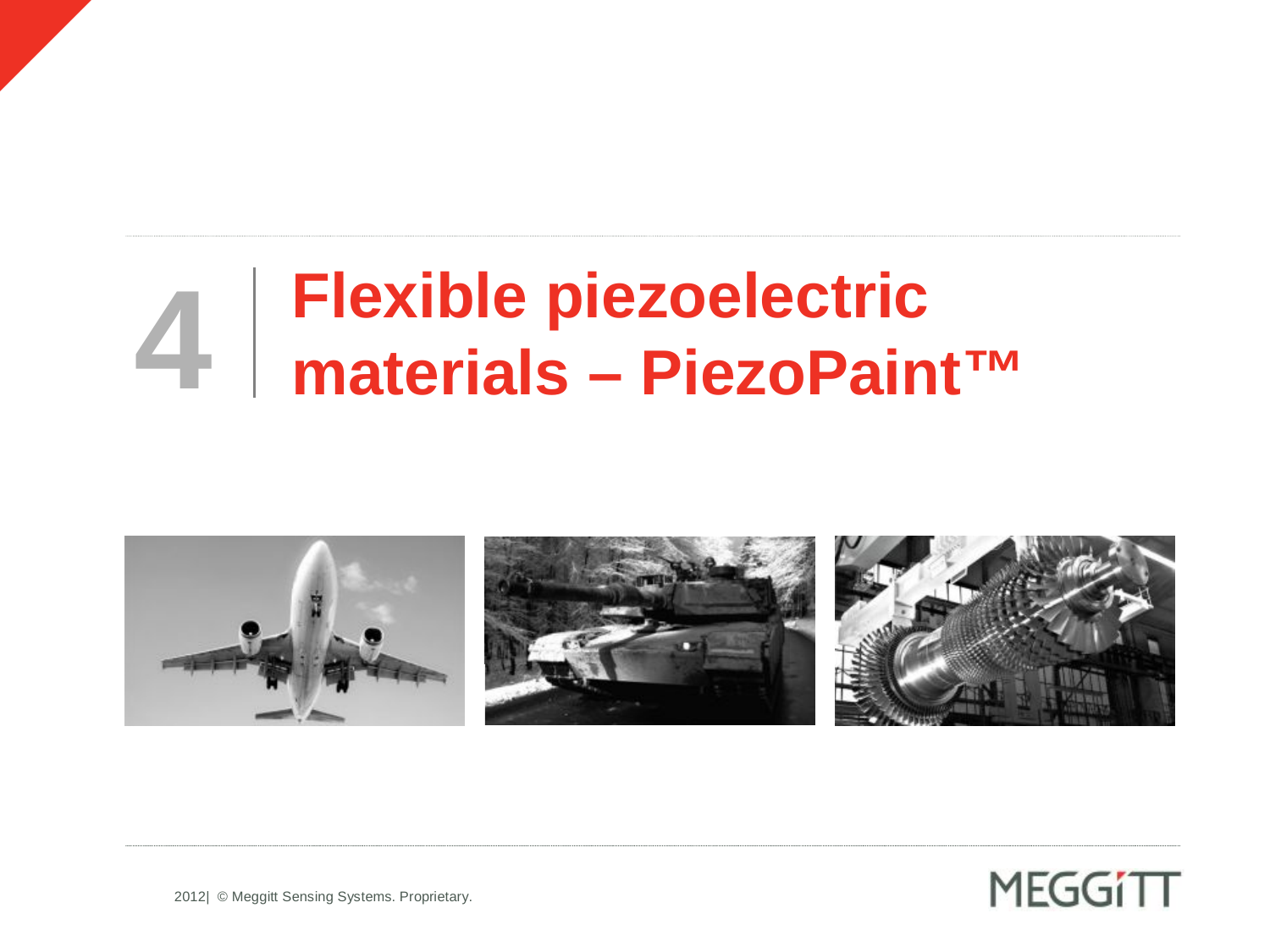#### **Piezoelectric materials**

- Piezoelectric materials expand when subject to an electrical field, similarly  $\lambda$ they produce an electrical charge when strained,
- Ideal material for sensing and actuating applications.  $\mathcal{Y}$



Typically, piezoelectrics are characterized by the **piezoelectric charge coefficient** *d*, which is the ratio of electric charge generated to an applied force.

However, most of the piezoelectric materials are manufactured at very  $\mathcal{Y}$ high temperatures (around 900 – 1200 °C) and therefore are not compatible with textile.

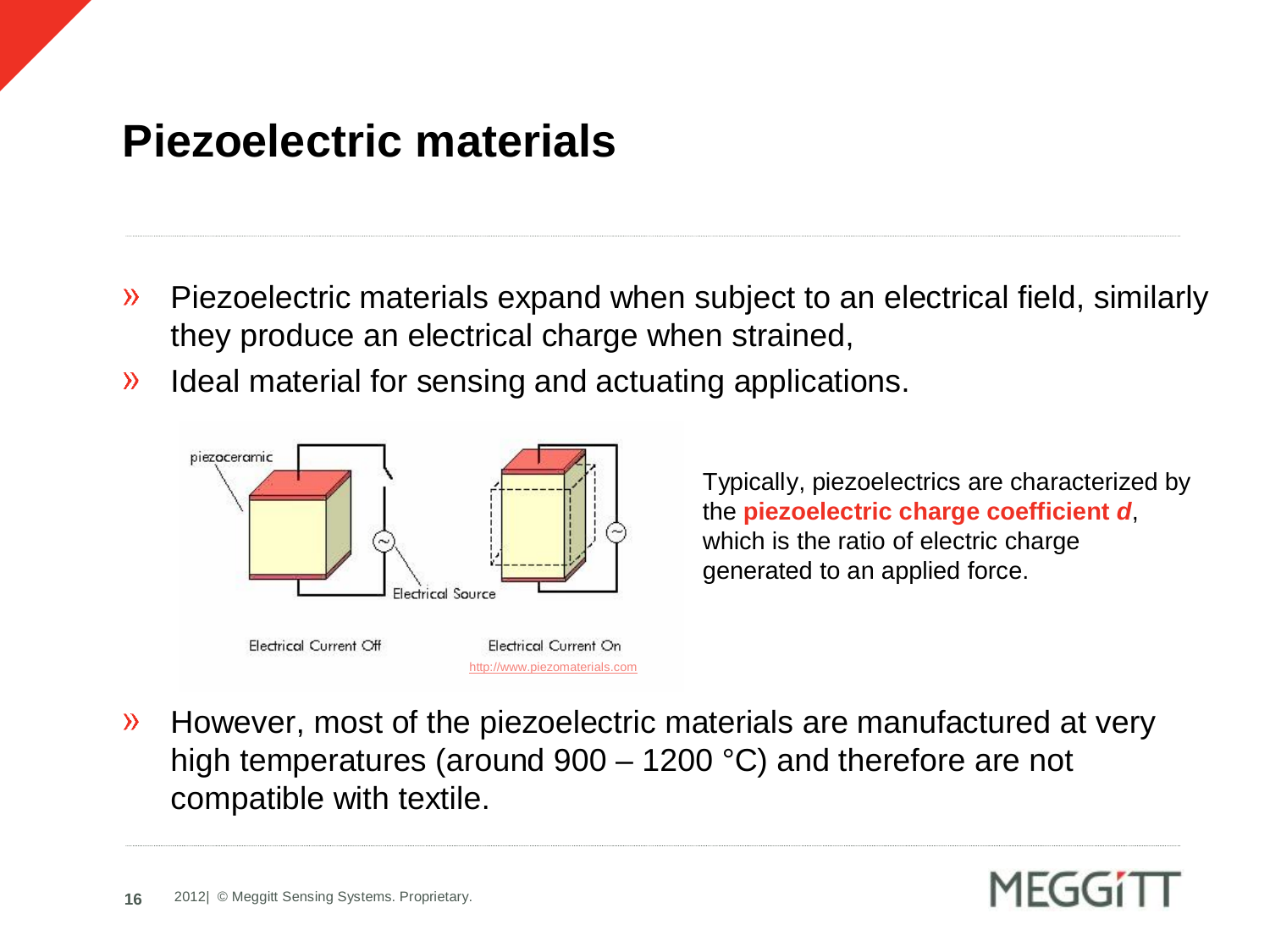#### **Flexible piezoelectric film - PiezoPaint™**

#### **Target goals for the development:**

- Ultra low processing temperature (< 150 °C),  $\mathcal{Y}$
- Electrically active material which converts an electrical signal into  $\sum$ mechanical excitation or vice versa,
- High piezoelectric activity  $(d_{33} > 15 \text{ pC/N})$ ,  $\sum$
- Flexibility and compatibility with screen- and pad-printing techniques,  $\mathcal{Y}$
- Reliability and low production cost.  $\mathcal{Y}$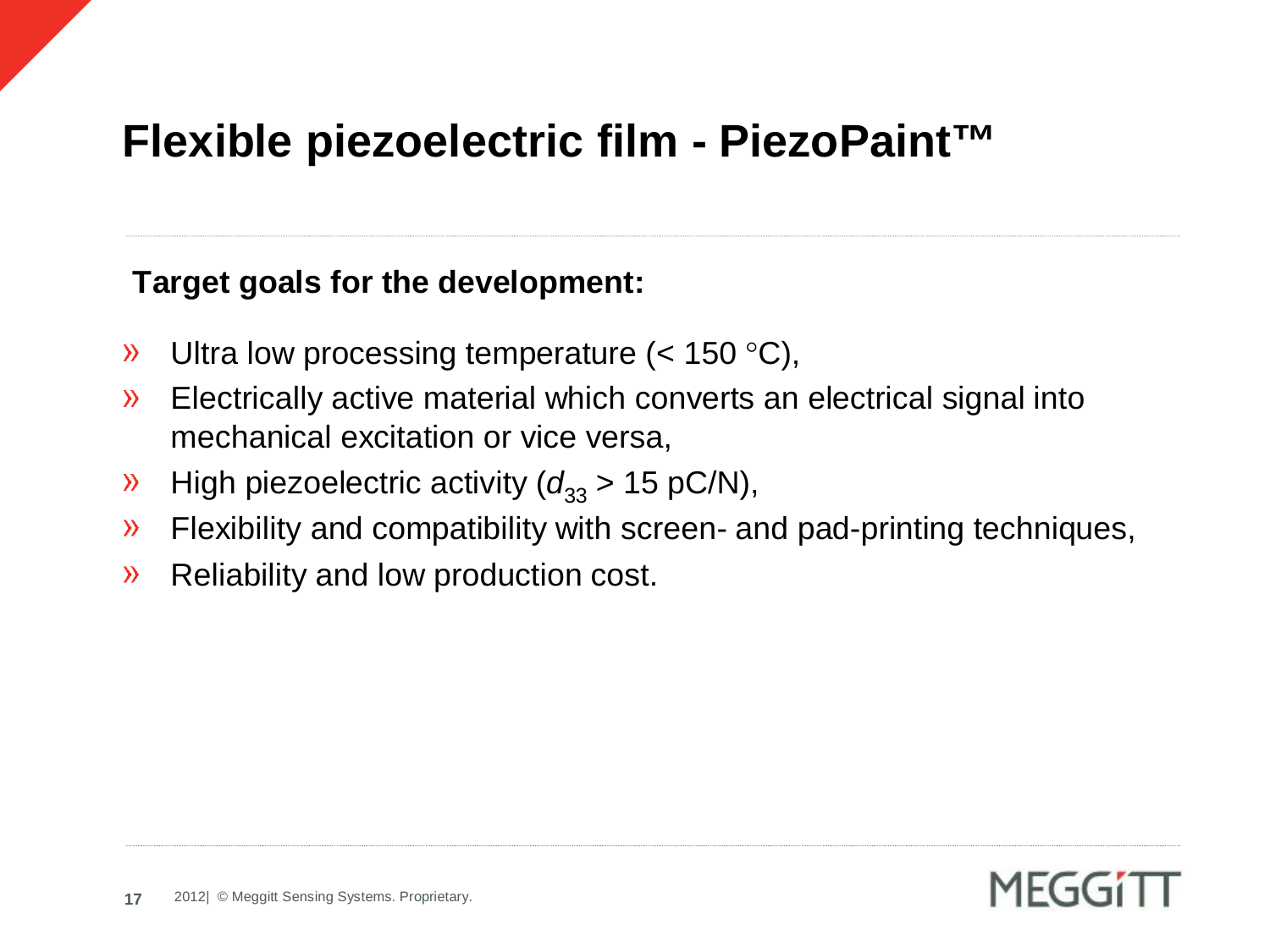#### **Flexible piezoelectric film - PiezoPaint™**

Low temperature flexible piezoelectric materials has been developed on the basis of commercially available piezoelectric PZT based ceramics and polymer materials.

- Ultra low processing temperature (only 100 °C),  $\mathcal{Y}$
- High piezoelectric activity ( $d_{33}$  > 40 pC/N) and low  $\mathcal{Y}$ dielectric losses (no power dissipation – no unnecessary heating),
- Flexibility and compatibility with screen- and pad- $\mathcal{Y}$ printing techniques,
- Low manufacturing cost and suitability for the large  $\mathcal{Y}$ scale production,
- Ability to adjust the properties, depending on the  $\mathcal{P}$ final application.





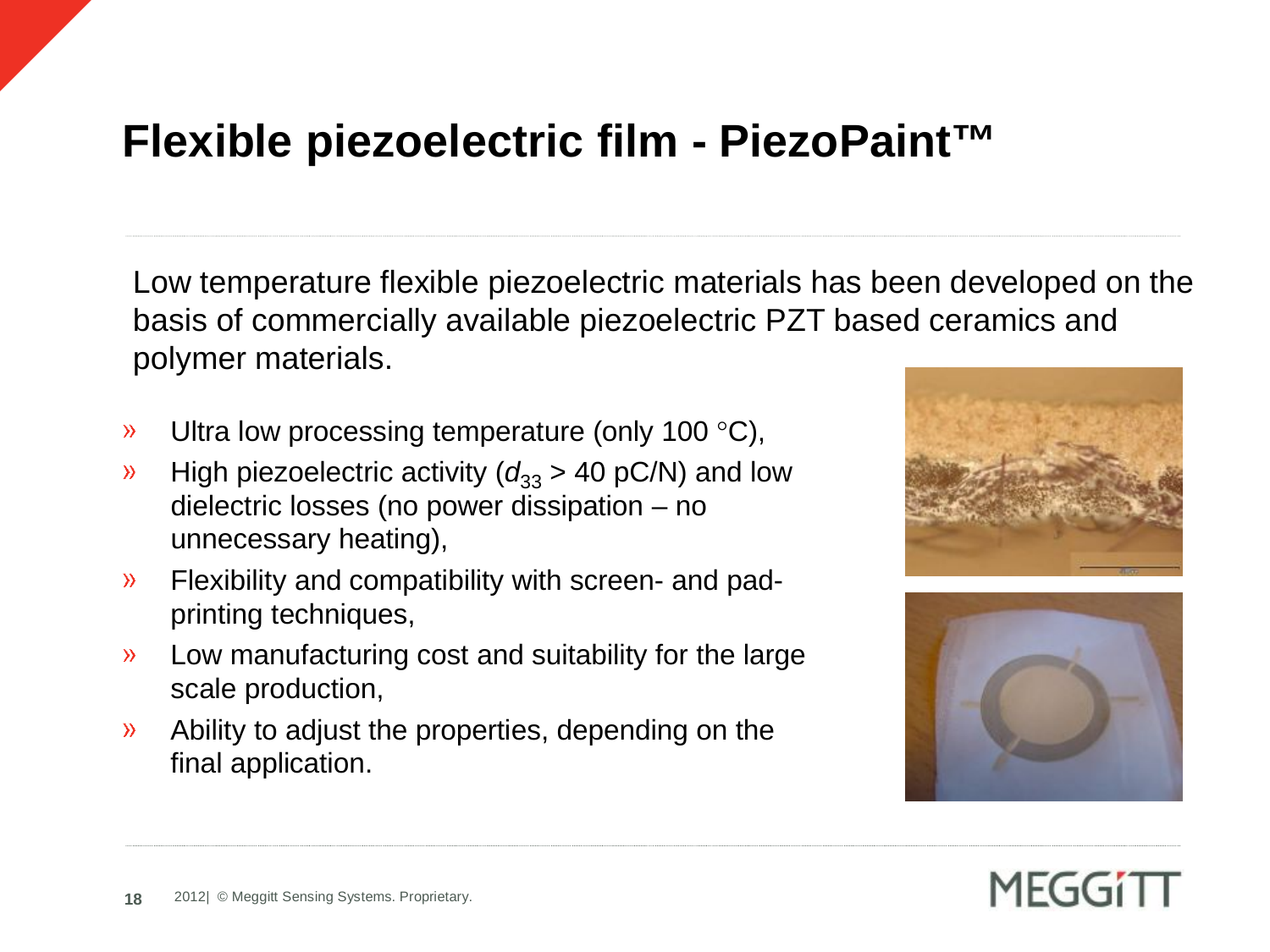#### **PiezoPaint™ - The substrates**

- Fabrics  $\mathcal{Y}$
- **Textiles**  $\mathcal{Y}$
- **Composites**  $\mathcal{Y}$
- **Metals**  $\mathcal{Y}$
- Plastics/polymers  $\mathcal{Y}$
- Laminates  $\mathcal{Y}$
- $\mathcal{Y}$ Ceramics
- Paper  $\mathcal{Y}$
- » PCB
- Etc.  $\mathcal{Y}$

PiezoPaint™ on polymer

PiezoPaint™ on fabric

PiezoPaint™ on PCB







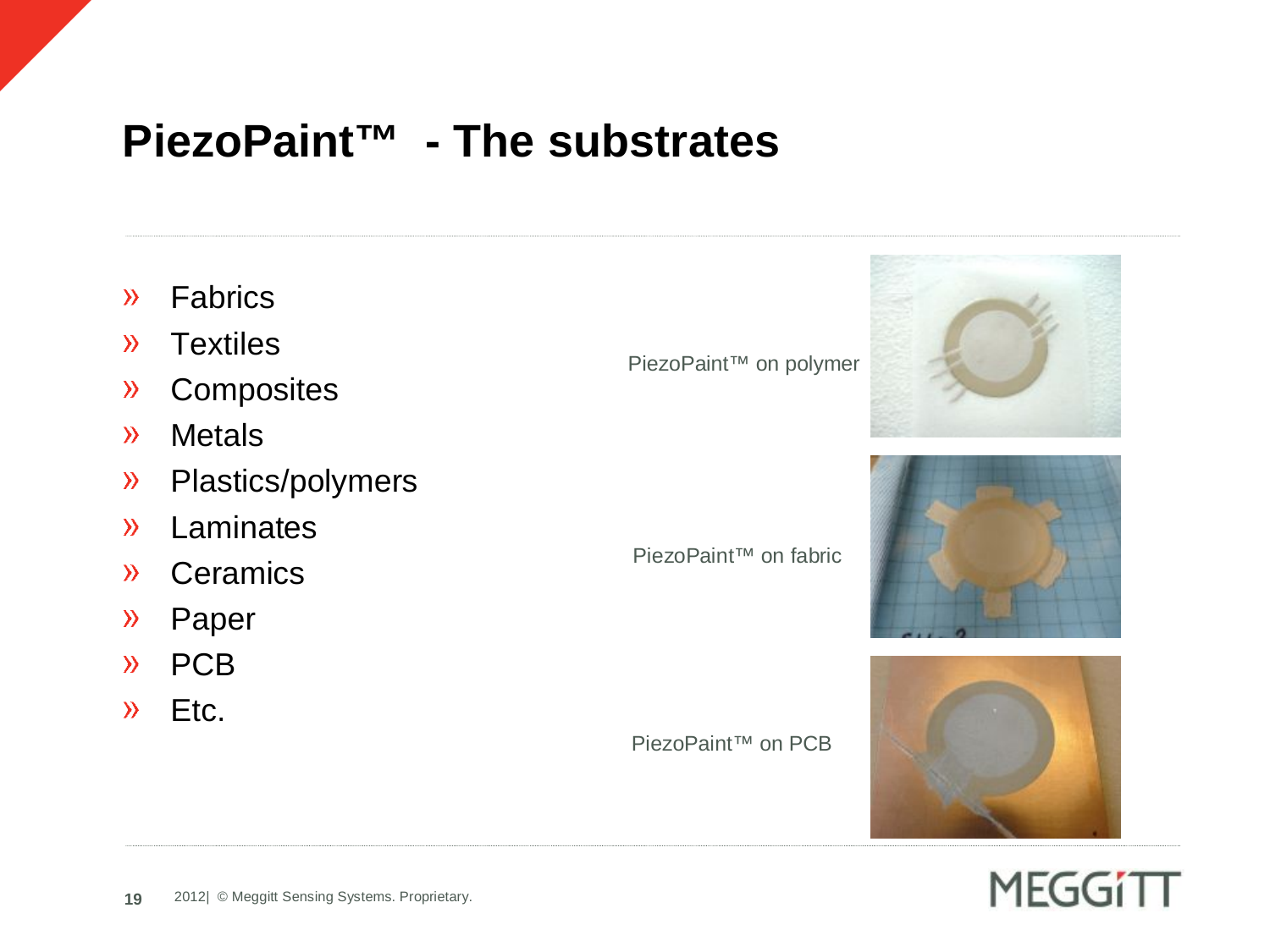### **PiezoPaint™ - Examples**

#### **Piezoelectric buzzer on textile:**





- Up to 75 dB of sound pressure,
- Flexible and can be applied on any structures, including the lab coats or workwear.

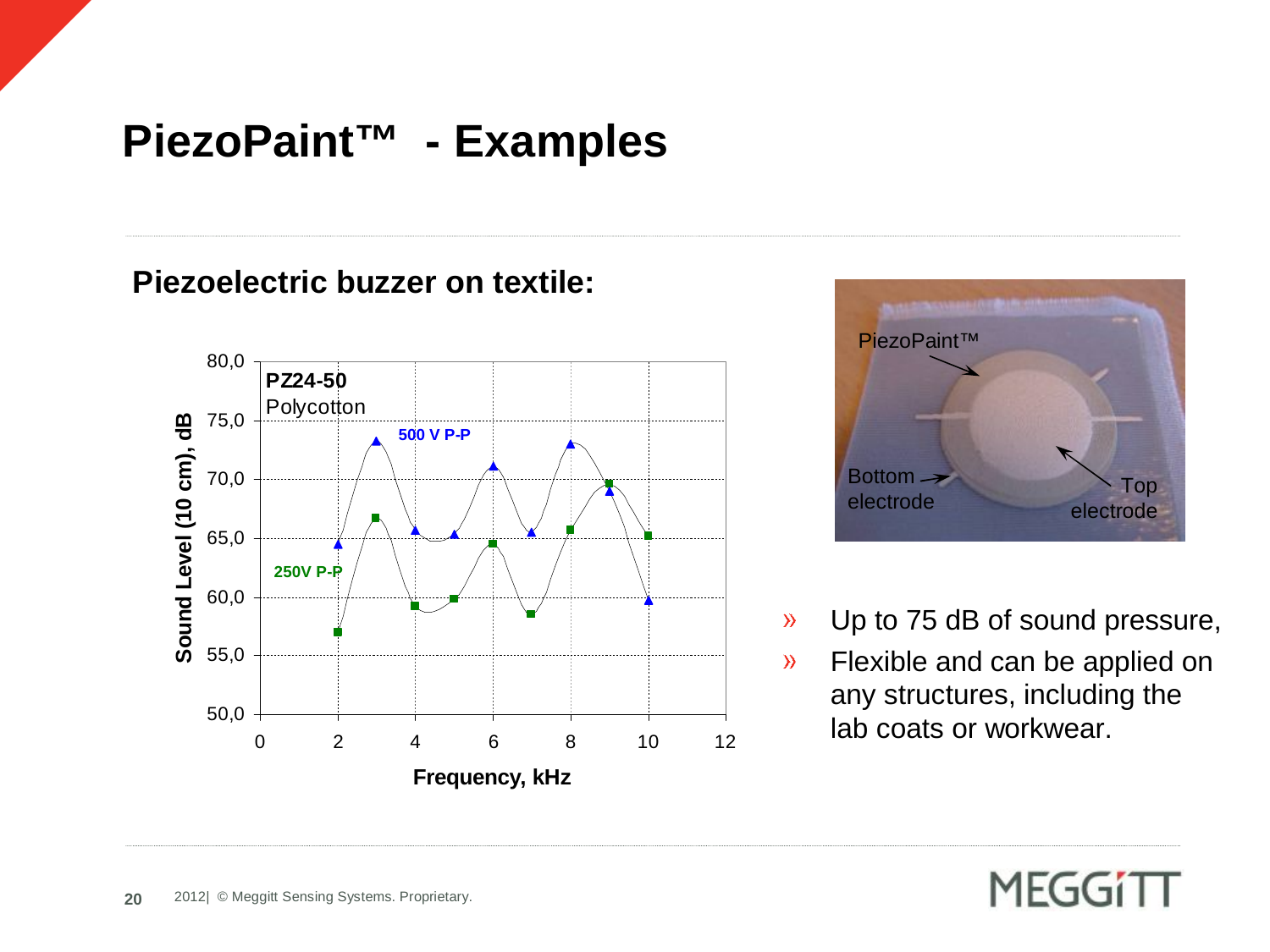## **PiezoPaint™ - Examples**

#### **Piezoelectric accelerometer / energy harvester:**



Courtesy of University of Southampton

**MEGGITT** 

The sensor has good linearity and produces a peak output of nearly 60 mV  $\mathcal{Y}$ which would be sufficient for a motion sensor detection system.

**21**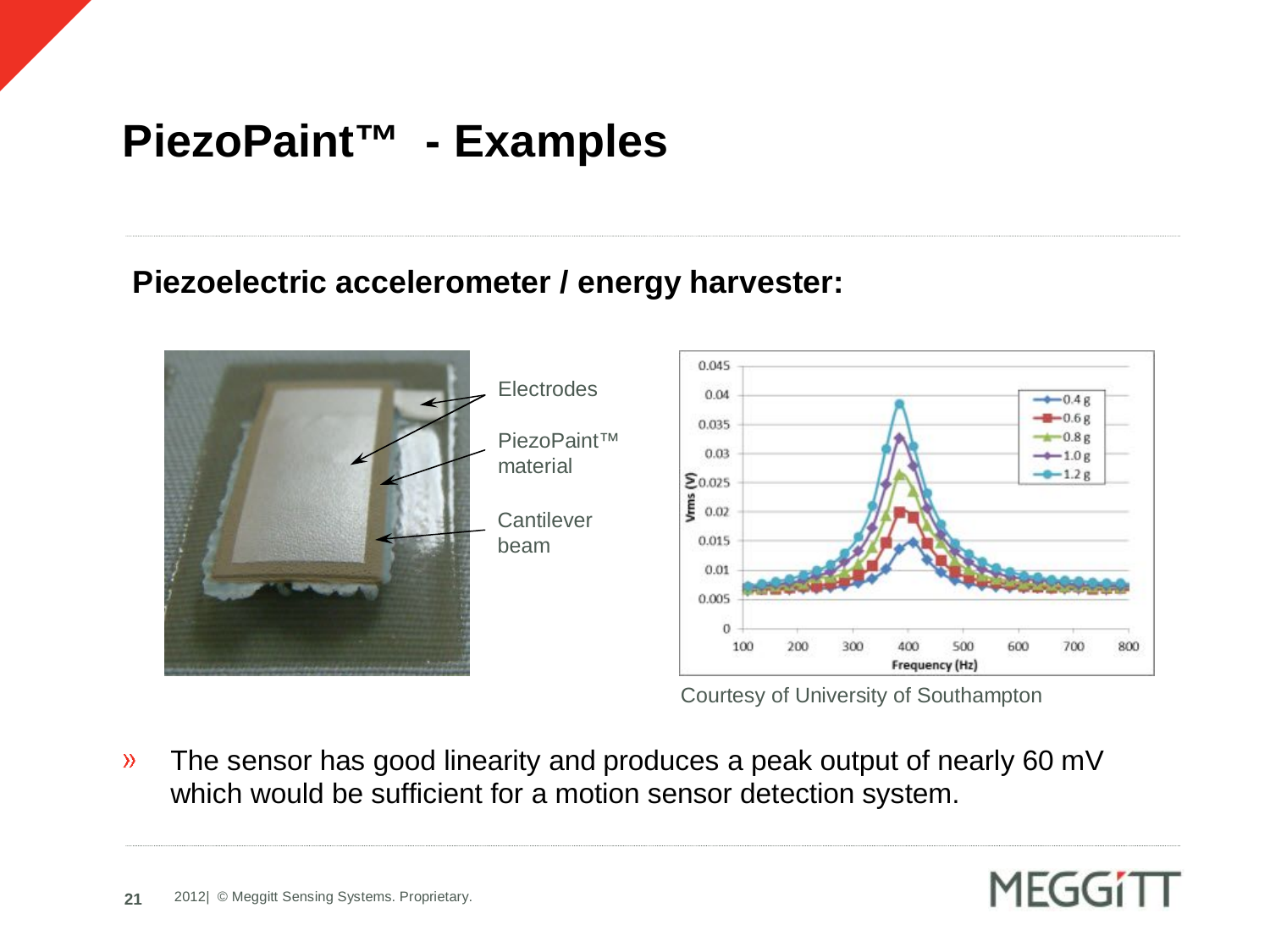#### **Other examples**

#### **Screen printed heating elements on fabric**



Courtesy of University of Southampton, UK and Elasta, Belgium

- Can be printed on a  $\mathcal{Y}$ number of different fabrics,
- $\mathcal{Y}$ The heater provides a temperature range of 25 - 120 °C over an area of 100 cm<sup>2</sup> .

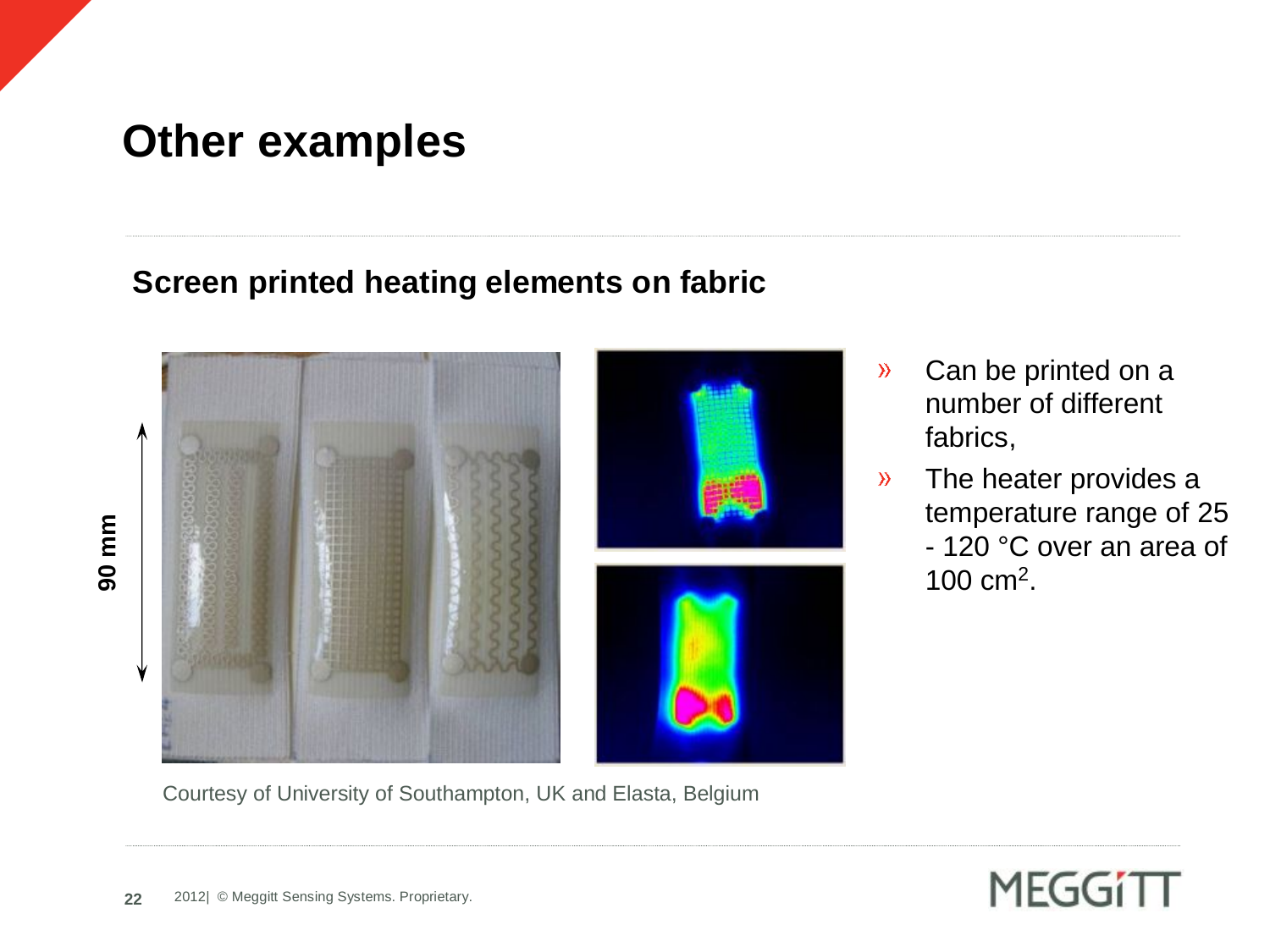#### **Other examples**

#### **Screen printed electro-luminescent lamp on fabric**



Courtesy of University of Southampton and IFTH (Institut Français du Textile er de L'Habillement)

- Printed on lab workwear, possibly on relatively large areas,  $\mathcal{Y}$
- Extremely robust and can be applied to any type of fabric.  $\mathcal{Y}$

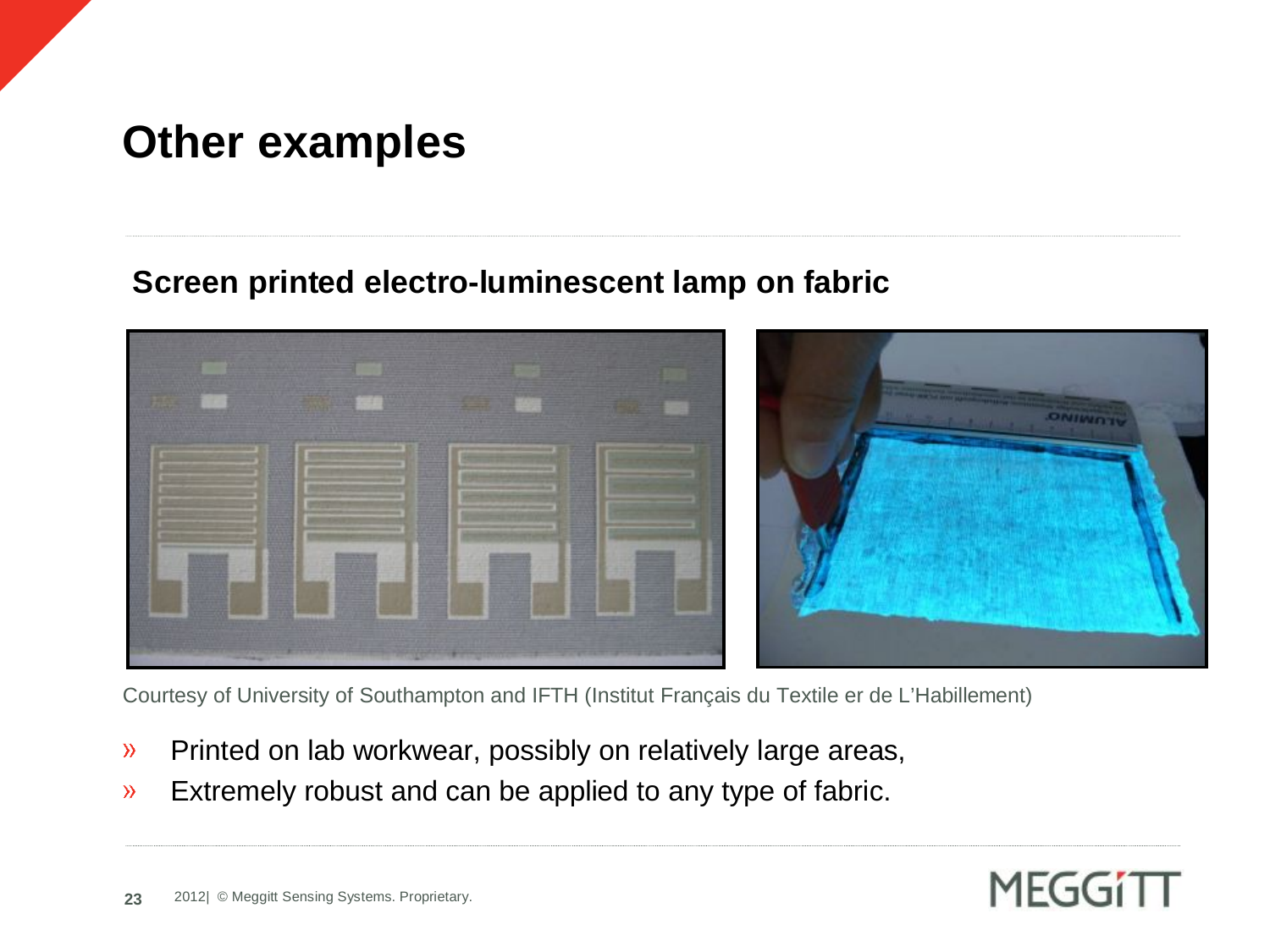# **5 Conclusions**





2012| © Meggitt Sensing Systems. Proprietary.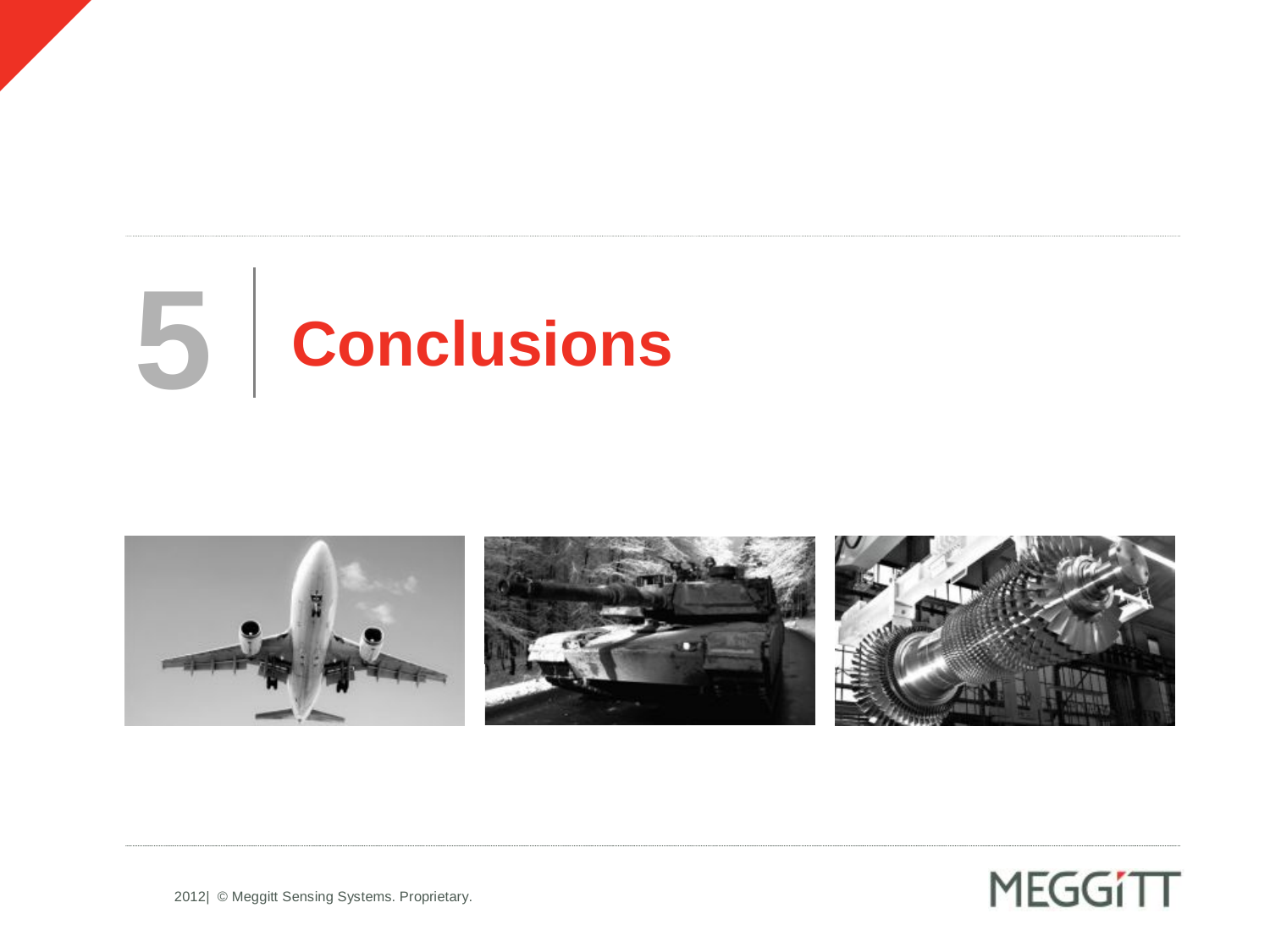## **Conclusions**

- Smart textile materials become more and more popular nowadays and are widely  $\mathcal{Y}$ used in various areas, allowing incorporation of built-in technological elements into everyday textiles and clothes.
- The Microflex project opens new prospects in terms of developing intelligent  $\mathcal{Y}$ clothing and smart garments by incorporating **active devices** such as light emitting elements or motion sensors into the garments.
- This brings additional benefits for small- and medium size companies, creating  $\mathcal{Y}$ opportunities for entering market of higher added value products.
- As Meggitt Sensing Systems we see a number of potential benefits for the  $\mathcal{Y}$ company from being in the project, such as development of new products for different markets (Structural Health Monitoring in aerospace, Energy Harvesting etc), entering new markets with higher added value products, and establishing cutting edge background technologies in the field of e.g. piezoelectric materials and devices.

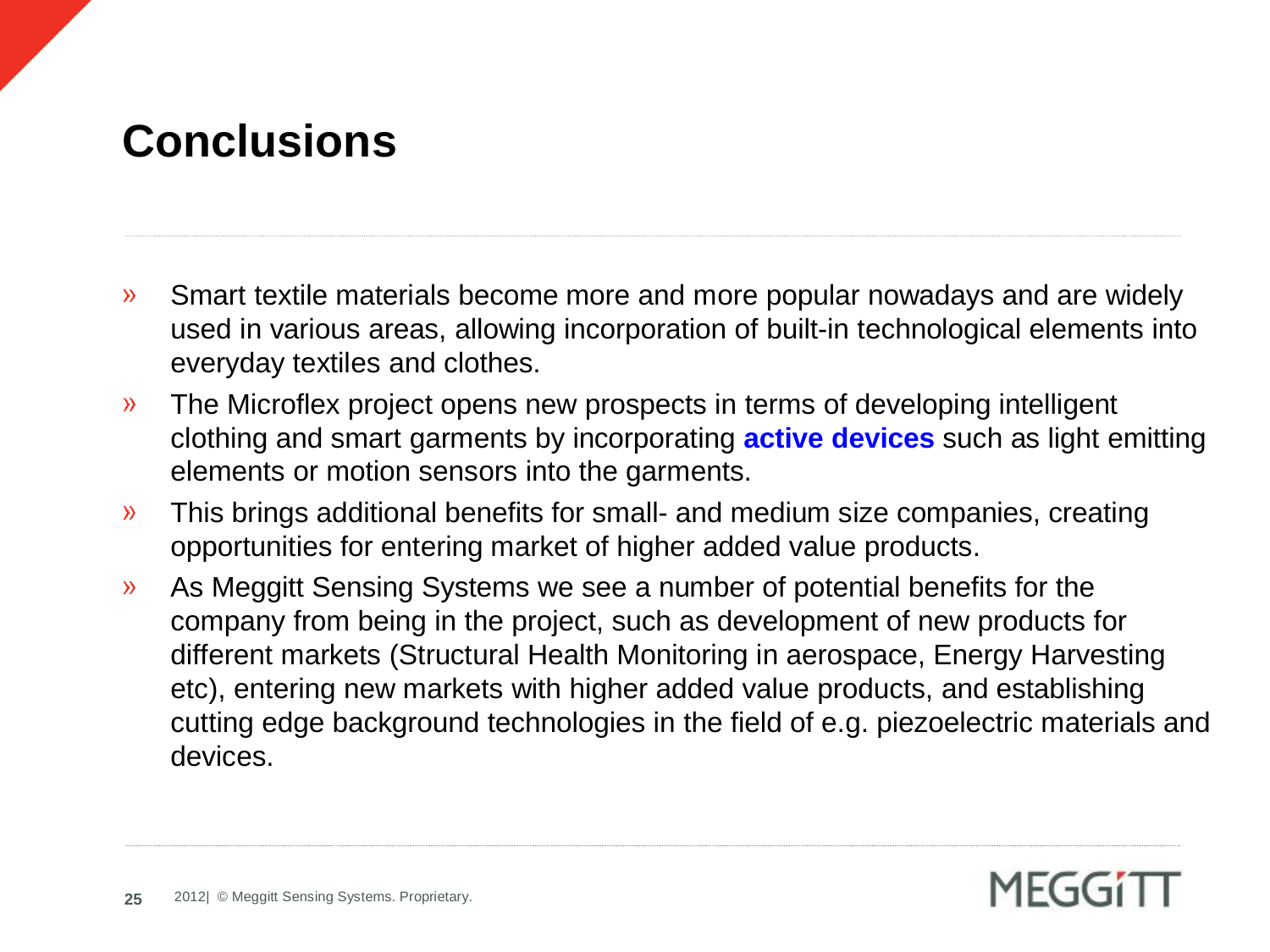#### **Acknowledgments**

7 th Framework Programme: Micro fabrication production technology for MEMS on new emerging smart textiles/flexibles - MICROFLEX



Special thanks to all Microflex partners and Meggitt Sensing Systems Denmark Team :

- Dr Tomasz Zawada,
- Dr Erling Ringgaard,
- Karsten Hansen,
- Lise Nielsen.